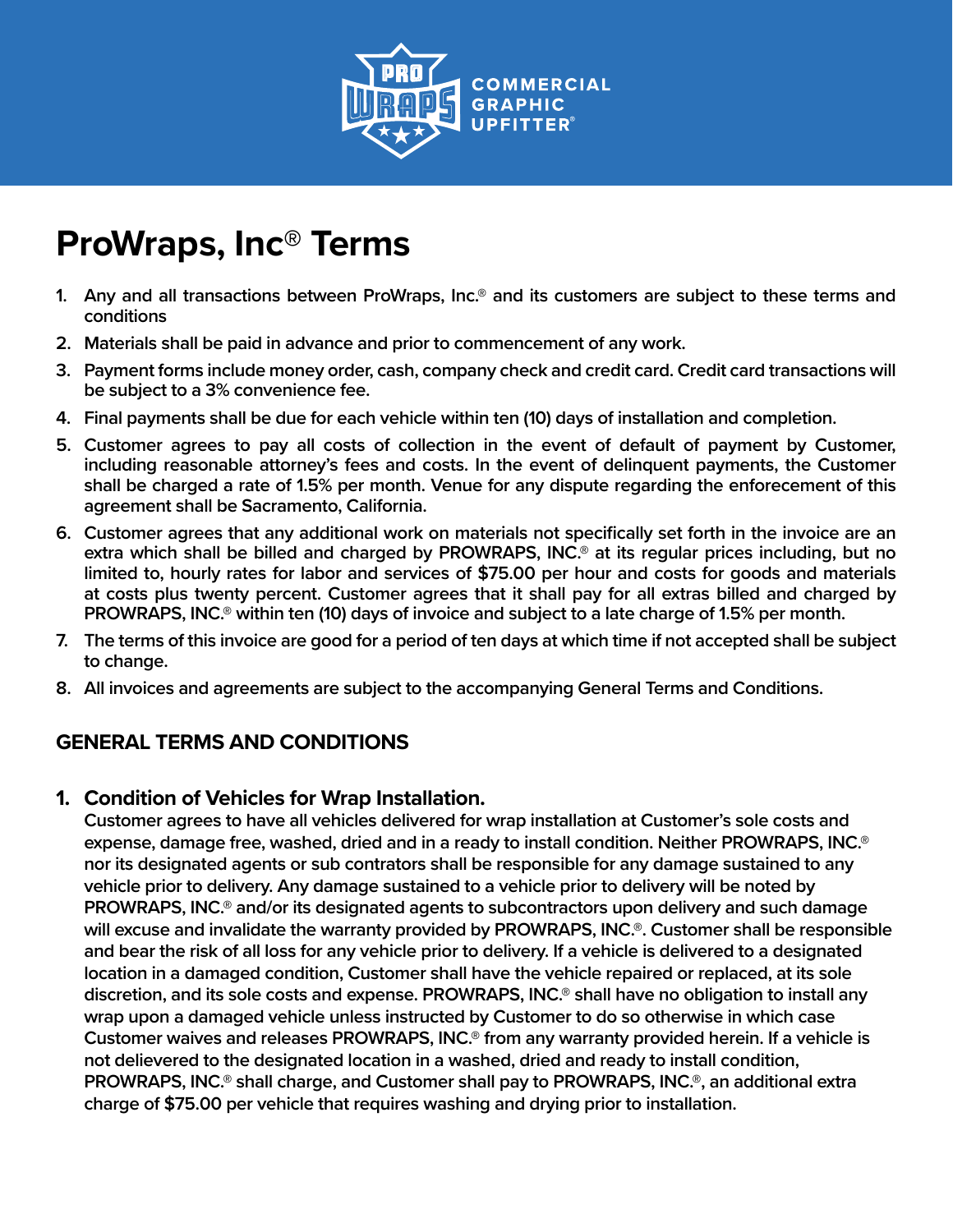### **2. Artwork.**

**ProWraps, Inc.® in not responsible for errors in spelling, color, or design in regards to any and all artwork submitted by the client to ProWraps, Inc.® It is assumed that all artwork submitted to ProWraps, Inc.® by the client has been approved by client prior to submission and is production ready.**

**All artwork created by ProWraps, Inc.® will be submitted to client via a digital proof for approval. Prior to any digital printing all digital proofs must be approved by signature and retured to ProWraps, Inc.® via fax, mail or email. Upon approval, ProWraps, Inc.® will not be held responsible for any errors or omissions in regards to spelling, color or design.**

## **3. Appearance and alterations.**

**Client understands that the product purchased is a vehicle wrap. It is also understood that unlike a paint job on a vehicle, there can and will be seems, and patches that are necessary to cover entire vehicle and it's contours and irregularities. It is also understood that upon approval of nal graphic proofs, some changes to the nalized artwork may be necessary at time of installation to allow the vehicle wrap to the vehicle's shape. Client understands that the use of overlaied decals and contour cut decals are used when necessary. Client authorizes PROWRAPS, INC.® to make such necessary changes.**

## **4. Paint condition and failures.**

**ProWraps, Inc.® is not responsible for paint failures due to spray paint, uncured paint, bad or defective factory paint jobs, or any paint that peels, cracks, or chips durring the course of the wrap installation.**

## **5. Down Time and On-site Installations.**

**In the event that an on-site installation is scheduled by the client, any and all down time will be billed at \$110/hour. All client specied installations will be subject to approval based on location, weather, and availability. Any and/or all aspects of client installation location that do not meet 3M's warranty standards will be subject to a loss of warranty of product and installation. All on-site installations will be documented on a 3M approved warranty sheet.**

## **6. Pickup of Completed Vehicles.**

**Customer shall pick up and take delivery of any vehicle when the wrap installation has been completed at its sole costs and expense. Customer shall bear all risk of loss for any vehicle after completion of the wrap installation. Any vehicle not picked up after completion will be subject to an additional charge and storage fees in the amount of \$75.00 per day.**

## **7. Cancellations.**

**Cancellations within 48 business hours are subject to a \$500 cancellation fee. Any and all travel fees incurred will also be billed. Rescheduled appointments are subject the next available installation date.**

## **8. Indemnity by Customer.**

**Customer agrees to indemnify and hold PROWRAPS, INC.® harmless form any and all claims, causes of action or damages caused by Customer and/or its agents or subcontractors including reimbursement of reasonable attorney fees and costs.**